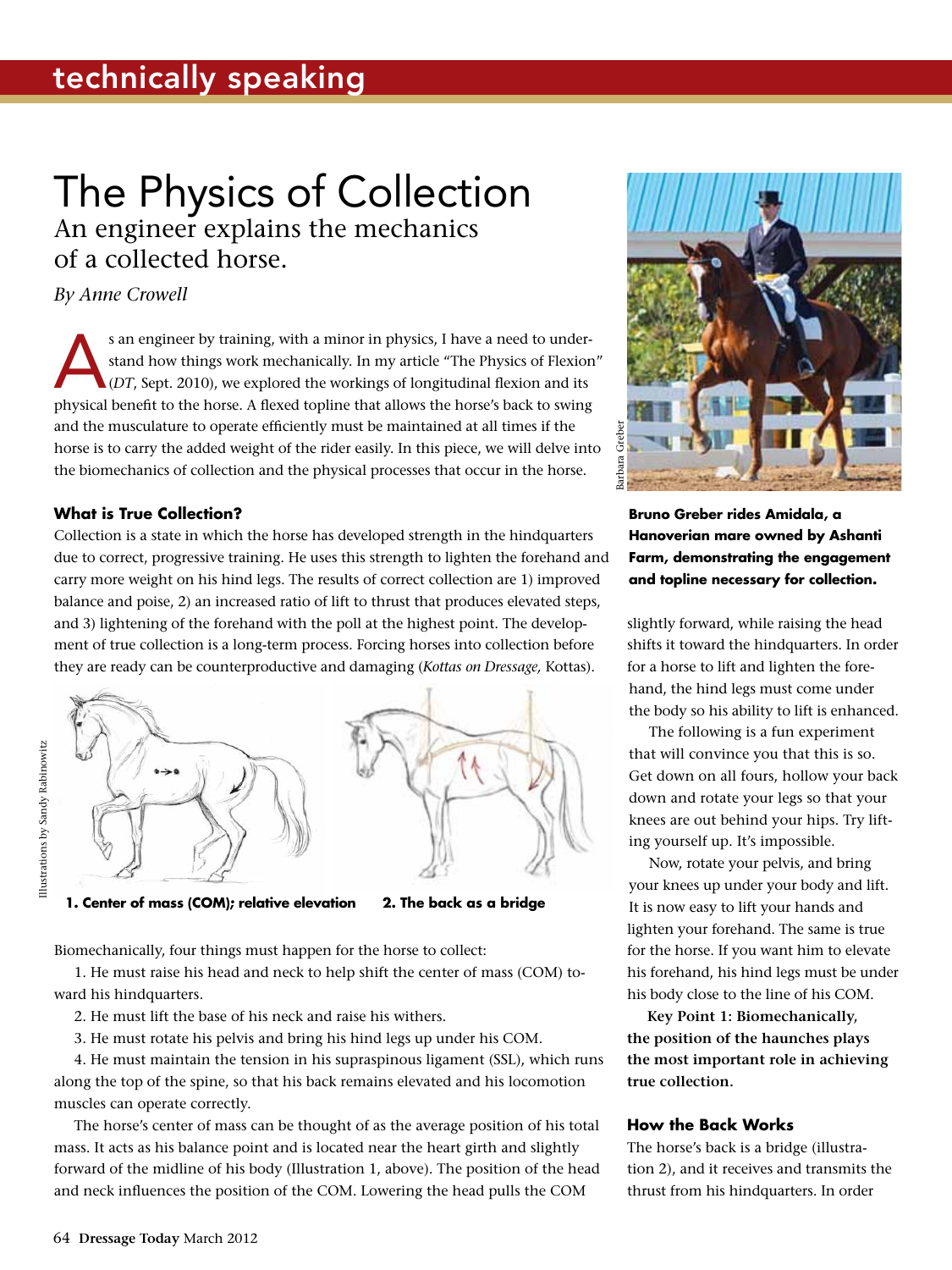to support and carry the rider, the horse must maintain a positive tension in his supraspinous ligament/nuchal cord (SSL). Proper tensioning in the SSL allows the long back muscle to function correctly as a locomotion muscle. The long back muscle (M. longissimus dorsi) is not meant to hold the rider's weight. The tensioned SSL supports the rider's weight.

There are two main control points that regulate the tension in the ligament. They are the position of the head and neck and the position of the haunches. To tension a ligament, you must pull it on both ends. If you doubt this, just get a piece of rope and ask a friend to hold one end. To tension the rope you both must pull back. If one of you fails to pull, the rope will remain slack. The position of the horse's head and neck strongly influences the tensioning in the SSL.

Allowing the horse to stretch down and forward tensions the nuchal cord/ SSL and lifts the horse's back (Illustration 3, p. 66). This is the frame in which young horses begin their riding careers. It allows them to maintain a correctly flexed topline, which supports the rider's weight and permits their backs to swing. In this longer frame, topline flexion is regulated by the extended position of the head/neck, which causes a substantial pull on the SSL. In this position, the horse's neck muscles do minimal work in keeping the back raised. This ability is the result of the evolution of the horse as a grazing animal. The horse's trunk is extremely heavy and requires substantial support, which comes from a properly tensioned SSL. A grazing horse expends a minimum of energy maintaining a lifted back and supported trunk. If the horse was not a grazing animal and lacked this unique ligamental structure, he would be incapable of carrying a rider's weight. (*Tug of War*, Heuschmann).

As training progresses and the horse

## Try This Exercise to Develop Collection

#### *By Bruno Greber*

**The purpose**: To encourage the horse to lift up through his withers while maintaining a positive tension in the SSL. Remember that the correct bend gives us better access to the different sections of a horse's body. When he bends correctly, the rib cage shifts so that the sternum moves up slightly. It is important for the horse



**Greber on Amidala**

to lift the back as he bends. The lift provides room for the pelvis to come farther under the horse and rider. Remember, when the rib cage is rigid, the hind leg can't easily swing under.

Also, the exercise helps to remind the rider to focus on the whole horse. The rider must maintain constant awareness of the horse's position while developing collection. Of utmost importance are the horse's flexion and bend, the position of the haunches and the overall frame.

**The pattern:** Begin by riding a 15-meter half-circle in haunches-in (travers) at A or C. Ride down the long side on the second track in shoulderin. Ride another half-circle in haunches-in at A or C. Finish by riding shoulder-in again on the second track. Try it at walk, trot and canter.

**The rider's checklist:** 

1. The inner leg asks for the bend, encouraging the horse to lift through his rib cage and withers.

2. Use the outside rein to position the horse's neck in a round outline and to determine the amount of flexion and bend that are necessary.

3. The outer rein adjusts the head and neck position as needed to ensure proper topline position while performing the pattern.

4. The inside rein establishes flexion and keeps the horse's mind focused.

5. The outside leg keeps the horse's hind legs on the desired track.

*Note:* Make sure the horse never changes his lateral shape as he moves between the four phases. Keep flexion and bend the same throughout.

**Tips:** Don't exaggerate the angle during transitions. You want the haunches-in on four tracks but only as much as is needed to have equal space between the track lines of each hoof. **•** Give your horse time to make transitions. Focus on rhythm, tempo and balance. **•** Don't fatigue your horse. Frequent changes between the challenging movements and movements with moments of release will help keep him motivated and add to the effectiveness of the exercise. **•** Don't drill. Just do a little as part of a routine. Always ride forward to refresh your horse's impulsion.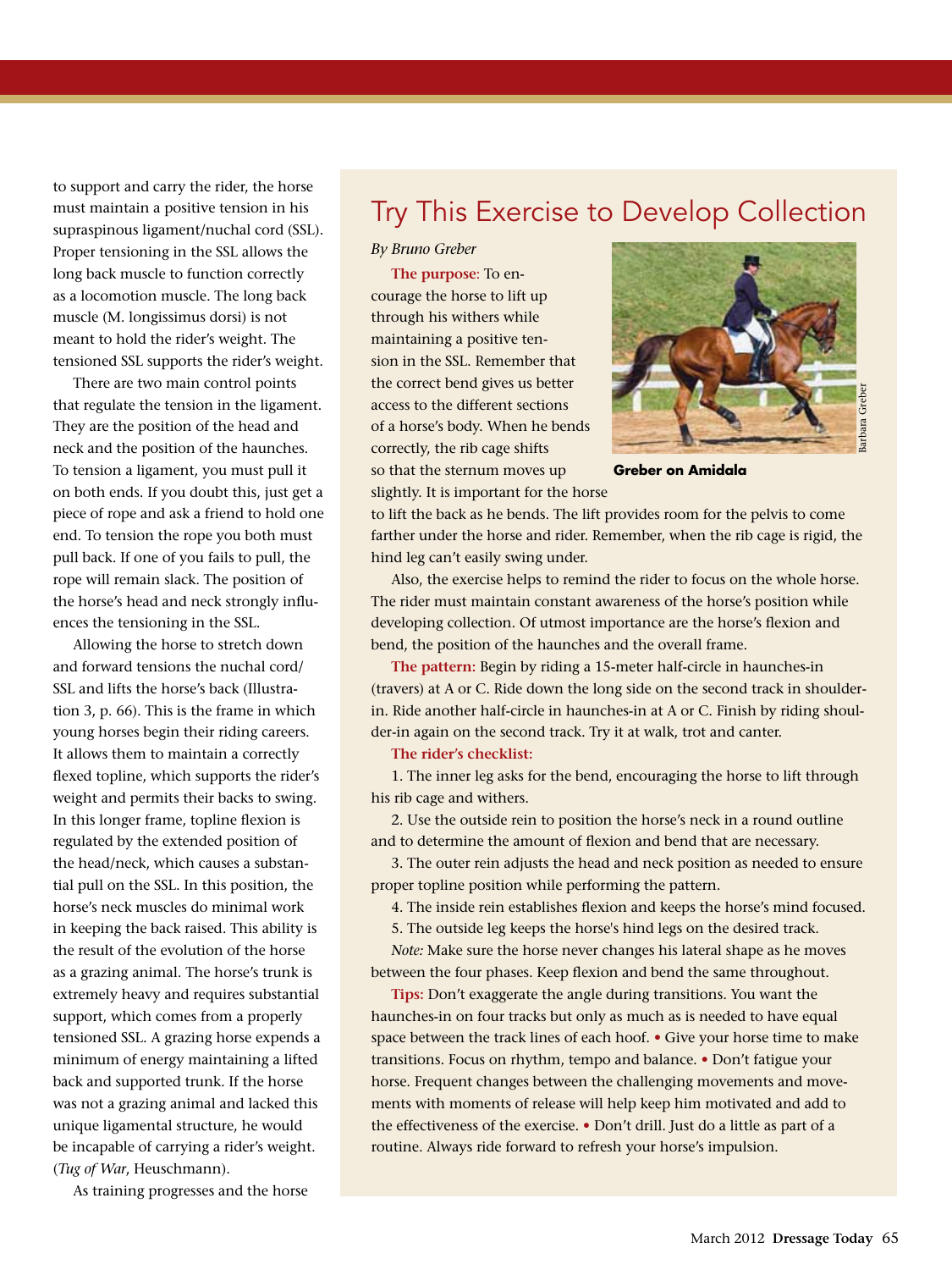slowly shifts more weight to the haunches, his head and neck assume a progressively higher carriage. As this happens, he must start to use the muscles of his upper neck to maintain the tension in his SSL. The horse can maintain tension in the SSL with his head raised but only to a certain point. This is referred to as "relative elevation" (Illustration 1, p. 64).

If the rider raises the head/neck position too high, he causes the SSL to lose



tension, and the back will drop. This is called "absolute elevation" (Illustration 4). In absolute elevation, the horse's COM is shifted toward the rear but his back has dropped. This causes him to brace his long back muscles to try to support the rider's weight. When the long back muscles are braced, the horse cannot move in a biomechanically correct man-



ner. Over time, this can lead to poor performance and injury.

Looking at the horse's back from the withers to the tail, the SSL is attached to the top of each vertebra and runs over the top of the lumbosacral joint (LSJ). The lumbosacral joint attaches the horse's pelvis to the spine. When he rotates the pelvis under and around the LSJ, the tops of the sacral vertebrae rotate down and back slightly. This creates a pull from the haunches that helps keep the SSL tensioned and the back raised. It is this pull on the SSL via the position of the haunches that helps to compensate for the lowering in the ligament tension that results from the raising of the head and neck.